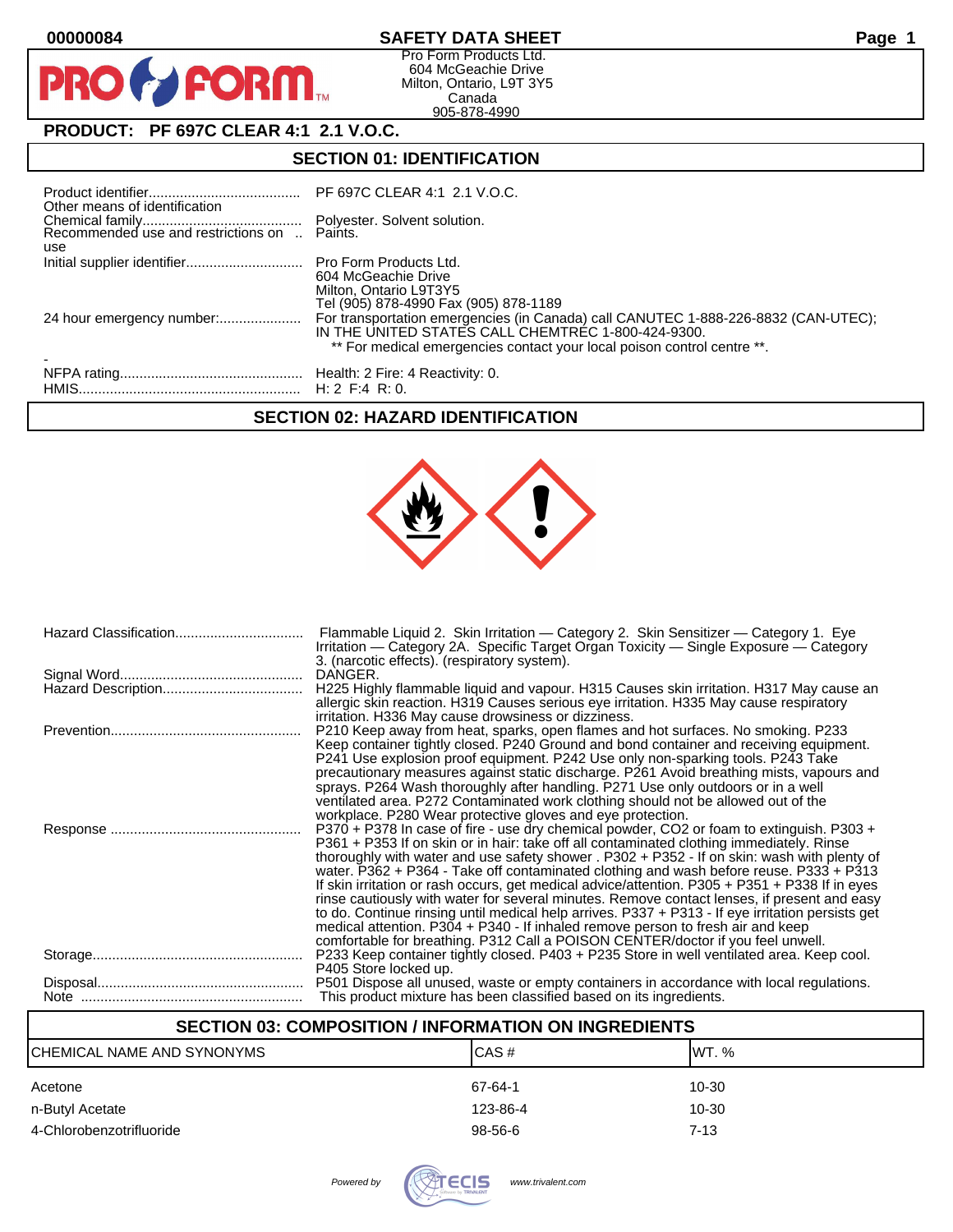### **PRODUCT: PF 697C CLEAR 4:1 2.1 V.O.C.**

### **SECTION 03: COMPOSITION / INFORMATION ON INGREDIENTS**

tert-Butyl acetate 540-88-5 7-13

Bis (1,2,2,6,6- Pentamethyl-4- Piperidyl) Sebacate 41556-26-7 0.1-1

<<The actual concentration(s) withheld as a trade secret>> .

## **SECTION 04: FIRST-AID MEASURES**

|                                                                  | Remove all contaminated clothing and immediately wash the exposed areas with copious<br>amounts of water for a minimum of 30 minutes or up to 60 minutes for critical body areas. If<br>irritation persists, seek medical attention.                                                                                                                                                             |
|------------------------------------------------------------------|--------------------------------------------------------------------------------------------------------------------------------------------------------------------------------------------------------------------------------------------------------------------------------------------------------------------------------------------------------------------------------------------------|
|                                                                  | In case of contact, immediately flush eyes, keeping eyelids open, with plenty of water for at<br>least 15 minutes. Obtain medical attention.                                                                                                                                                                                                                                                     |
|                                                                  | If inhaled, remove to fresh air. If not breathing, give artificial respiration. If breathing is<br>difficult, give oxygen, obtain medical attention.                                                                                                                                                                                                                                             |
|                                                                  | If ingestion is suspected, contact physician or poison control center immediately. Do not induce vomiting. If spontaneous vomiting occurs have victim lean forward with head down<br>to prevent aspiration of fluid into the lungs. Never give anything by mouth to an                                                                                                                           |
| Most important symptoms and effects,<br>whether acute or delayed | unconscious person.<br>Harmful if swallowed, in contact with skin or if inhaled. Vapors have a narcotic effect and<br>may cause headache, fatigue, dizziness and nausea. May cause respiratory irritation. Can<br>cause skin sensitization. Causes skin and eye irritation. Symptoms may include stinging,<br>tearing, redness, swelling, and blurred vision. Direct contact with eyes may cause |
|                                                                  | temporary irritation.<br>Treat victims symptomatically. In the event of an incident involving this product ensure that medical authorities are provided a copy of this safety data sheet.                                                                                                                                                                                                        |

### **SECTION 05: FIRE-FIGHTING MEASURES**

| Suitable and unsuitable extinguishing<br>media                                                                     | "Alcohol" foam, CO2, dry chemical. Do not use water in a jet.                                                                                                                                                                                                                                                                                                                                                                                                                                                                                                                                                                                                                                                                                                                                                                    |
|--------------------------------------------------------------------------------------------------------------------|----------------------------------------------------------------------------------------------------------------------------------------------------------------------------------------------------------------------------------------------------------------------------------------------------------------------------------------------------------------------------------------------------------------------------------------------------------------------------------------------------------------------------------------------------------------------------------------------------------------------------------------------------------------------------------------------------------------------------------------------------------------------------------------------------------------------------------|
| Specific hazards arising from the<br>hazardous product, such as the nature of<br>any hazardous combustion products | Extremely flammable. Thermal decomposition products are toxic. May include: Oxides of<br>carbon (CO, CO2). Hydrocarbons and traces of chlorine compounds.                                                                                                                                                                                                                                                                                                                                                                                                                                                                                                                                                                                                                                                                        |
| Special protective equipment and<br>precautions for fire-fighters                                                  | Acetone is a highly flammable liquid. It is easily ignited in the presence of heat, an ignition<br>source such as a naked flame or a spark (including electrostatic discharge). Aqueous<br>solutions of acetone can also ignite. Acetone vapors are heavier than air and can travel a<br>long distance to an ignition source and cause flashback. Firefighter should be equipped<br>with self-contained breathing apparatus and full protective clothing to protect against<br>potentially toxic and irritating fumes. Solvent vapours may be heavier than air and may<br>build up and travel along the ground to an ignition source, which may result in a flash back<br>to the source of the vapours. Cool fire-exposed containers with cold water spray. Heat will<br>cause pressure buildup and may cause explosive rupture. |

## **SECTION 06: ACCIDENTAL RELEASE MEASURES**

| Personal precautions, protective<br>.<br>equipment and emergency procedures | No action shall be taken involving any personal risk or without suitable training. Isolate area<br>and keep unauthorized people away. Do not walk through spilled material. Wear<br>recommended protective equipment. Ventilate. Open windows and doors to allow air<br>circulation. Dike area to prevent spreading. The use of absorbent socks or spill pillows<br>may be required. Stop leak if safe to do so. Prevent runoff into drains, sewers, and other<br>waterways. Take precautions against static discharge. Use non-sparking tools and<br>equipment to pick up the spilled material. Equipment should be grounded. |
|-----------------------------------------------------------------------------|--------------------------------------------------------------------------------------------------------------------------------------------------------------------------------------------------------------------------------------------------------------------------------------------------------------------------------------------------------------------------------------------------------------------------------------------------------------------------------------------------------------------------------------------------------------------------------------------------------------------------------|
| Methods and materials for containment<br>and cleaning up                    |                                                                                                                                                                                                                                                                                                                                                                                                                                                                                                                                                                                                                                |
| Leak/spill                                                                  | Avoid all personal contact. Evacuate all non-essential personnel. Ventilate. Eliminate all<br>sources of ignition. Contain the spill. Absorb with an inert dry material and place in an<br>appropriate waste container. Spilled material and water rinses are classified as chemical<br>waste, and must be disposed of in accordance with current local, provincial, state, and<br>federal regulations. Prevent runoff into drains, sewers, and other waterways.                                                                                                                                                               |

### **SECTION 07: HANDLING AND STORAGE**

Precautions for safe handling.................... Extremely flammable. Keep away from heat, sparks, and open flame. Ground handling equipment. Prevent accumulation of electrostatic charges. Always adopt precautionary measures against build-up of static which may arise from appliances, handling and the containers in which product is packed. Avoid all skin contact and ventilate adequately, otherwise wear an appropriate breathing apparatus. Avoid breathing vapours or mist. Handle and open container with care. Employees should wash hands and face before eating or drinking.

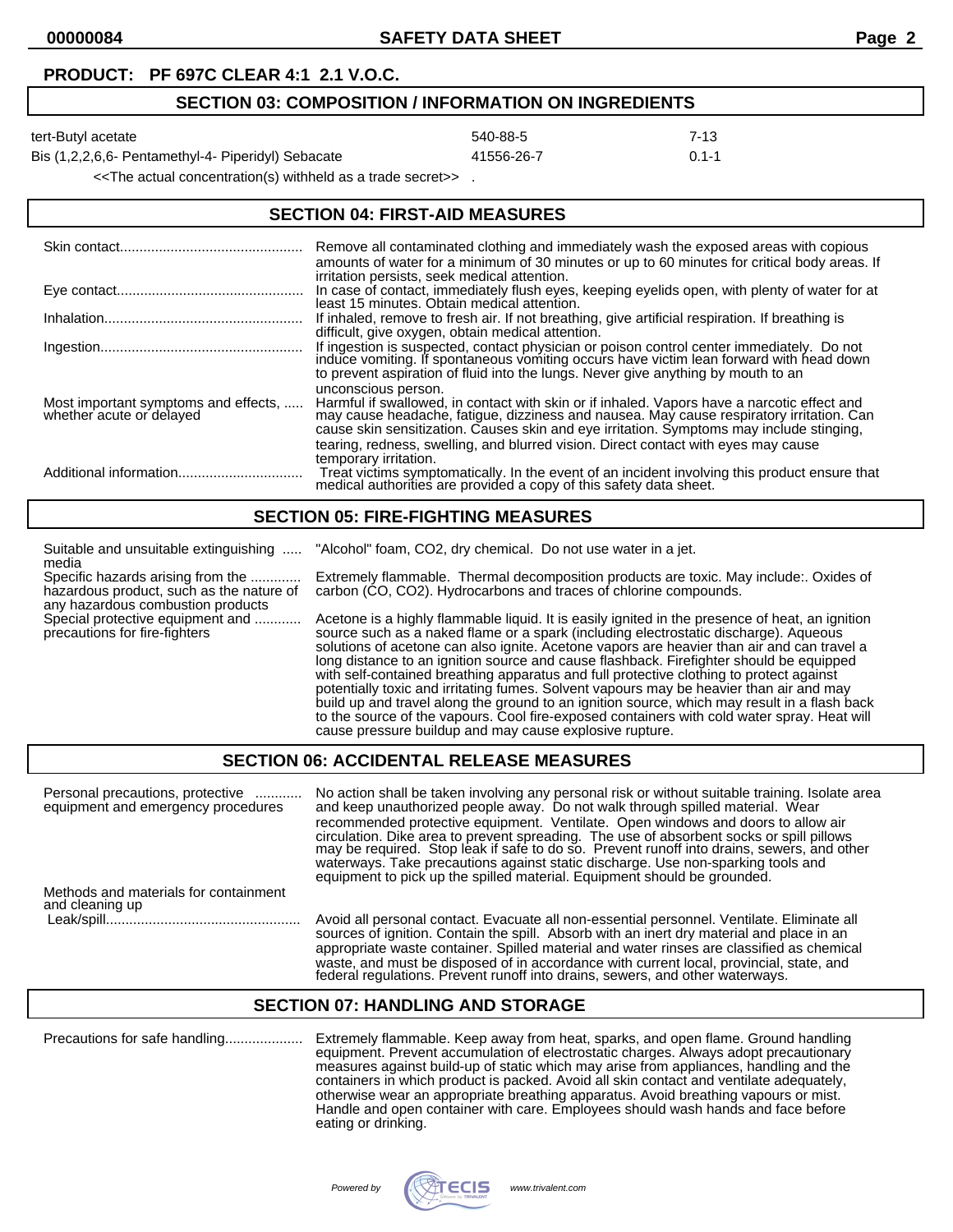## **PRODUCT: PF 697C CLEAR 4:1 2.1 V.O.C.**

### **SECTION 07: HANDLING AND STORAGE**

Conditions for safe storage, including any Keep away from heat, sparks, and open flames. Keep container closed when not in use. incompatibilities Use explosion proof equipment in areas where vapour concentrations can become ignitable. Store away from oxidizing and reducing materials. Store away from sunlight. Store in a cool and dry place, for product integrity. Do not cut, grind or weld on or near container, do not expose containers to heat, flame, sparks, static electricity , or other sources of ignition: the containers may explode and cause injury or death.

#### **SECTION 08: EXPOSURE CONTROLS / PERSONAL PROTECTION**

| <b>INGREDIENTS</b>                                                                                                                                             | TWA             | <b>ACGIH TLV</b><br><b>STEL</b>                                                                                                                                                                                                                                                                                                                                                                                                                                                                                         | <b>PEL</b>      | <b>OSHA PEL</b><br>STEL | <b>NIOSH</b><br><b>REL</b> |
|----------------------------------------------------------------------------------------------------------------------------------------------------------------|-----------------|-------------------------------------------------------------------------------------------------------------------------------------------------------------------------------------------------------------------------------------------------------------------------------------------------------------------------------------------------------------------------------------------------------------------------------------------------------------------------------------------------------------------------|-----------------|-------------------------|----------------------------|
| Acetone                                                                                                                                                        | 250 ppm TLV     | 500 ppm                                                                                                                                                                                                                                                                                                                                                                                                                                                                                                                 | 1,000 ppm       | Not established         | 250 ppm                    |
|                                                                                                                                                                |                 | CA ON: 500ppm (TWA); 750ppm (STEL)                                                                                                                                                                                                                                                                                                                                                                                                                                                                                      |                 |                         |                            |
| n-Butyl Acetate                                                                                                                                                | 50 ppm          | $150$ ppm                                                                                                                                                                                                                                                                                                                                                                                                                                                                                                               | $150$ ppm       | 200 ppm                 | 150 ppm / STEL 200<br>ppm  |
|                                                                                                                                                                |                 | CA ON: 50ppm (TWA), 150ppm (STEL)                                                                                                                                                                                                                                                                                                                                                                                                                                                                                       |                 |                         |                            |
| 4-Chlorobenzotrifluoride                                                                                                                                       | Not established | Not established                                                                                                                                                                                                                                                                                                                                                                                                                                                                                                         | Not established | Not established         | Not established            |
| tert-Butyl acetate                                                                                                                                             | $200$ ppm       | Not established                                                                                                                                                                                                                                                                                                                                                                                                                                                                                                         | $200$ ppm       | Not established         | 200 ppm                    |
|                                                                                                                                                                |                 | CA ON: 50ppm (TWA), 150ppm (STEL)                                                                                                                                                                                                                                                                                                                                                                                                                                                                                       |                 |                         |                            |
| Bis (1,2,2,6,6-<br>Pentamethyl-4- Piperidyl)<br>Sebacate                                                                                                       | Not established | Not established                                                                                                                                                                                                                                                                                                                                                                                                                                                                                                         | Not established | Not established         | Not established            |
| Appropriate engineering controls                                                                                                                               |                 | Provide natural or mechanical ventilation to control exposure levels below airborne<br>exposure limits. Local mechanical exhaust ventilation should be used at sources of air<br>contamination, such as open process equipment, or during purging operations, to capture<br>gases and fumes that may be emitted. Standard reference sources regarding industrial<br>ventilation (ie. ACGIH industrial ventilation) should be consulted for guidance about<br>adequate ventilation. Explosion-proof exhaust ventilation. |                 |                         |                            |
| Personal Protective Equipment                                                                                                                                  |                 | Wear skin protection equipment. The selection of skin protection equipment depends on                                                                                                                                                                                                                                                                                                                                                                                                                                   |                 |                         |                            |
|                                                                                                                                                                |                 | the nature of the work to be performed. In the case of mixtures, consisting of several<br>substances, the protection time of the gloves cannot be accurately estimated. Contact<br>glove supplier for recommendations.                                                                                                                                                                                                                                                                                                  |                 |                         |                            |
|                                                                                                                                                                |                 | Liquid chemical goggles. Chemical safety goggles and full faceshield if a splash hazard<br>exists.                                                                                                                                                                                                                                                                                                                                                                                                                      |                 |                         |                            |
|                                                                                                                                                                |                 | Local exhaust ventilation is recommended. Wear an appropriate, properly fitted respirator<br>when contaminant levels exceed the recommended exposure limits.                                                                                                                                                                                                                                                                                                                                                            |                 |                         |                            |
|                                                                                                                                                                |                 | Wear adequate protective clothes.                                                                                                                                                                                                                                                                                                                                                                                                                                                                                       |                 |                         |                            |
|                                                                                                                                                                |                 | Safety boots per local regulations.                                                                                                                                                                                                                                                                                                                                                                                                                                                                                     |                 |                         |                            |
| Emergency showers and eye wash stations should be available. Employees should wash<br>their hands and face before eating, drinking, or using tobacco products. |                 |                                                                                                                                                                                                                                                                                                                                                                                                                                                                                                                         |                 |                         |                            |

# **SECTION 09: PHYSICAL AND CHEMICAL PROPERTIES**

| Appearance/Physical state                      | Liquid.<br>Clear.                                 |
|------------------------------------------------|---------------------------------------------------|
|                                                | Characteristic odour. Solvent odour.              |
|                                                | Not available.                                    |
|                                                | Not applicable.                                   |
| Melting / Freezing point (deg C)               | $<$ -33 °C.                                       |
| Initial boiling point / boiling range (deg C). | > 56 °C.                                          |
| Flash point (deg C), method                    | -18°C. (estimate; lowest flash point ingredient). |
|                                                | Moderate.                                         |
| Flammability (solids and gases)                | Not applicable. Flammable liquid.                 |
| Upper flammable limit (% vol)                  | 12.6.                                             |
| Lower flammable limit (% vol)                  | 0.9.                                              |
| Vapour pressure (mm Hg)                        | Not available.                                    |
|                                                | $>1$ .                                            |
| Relative Density (Specific Gravity)            | 0.984.                                            |
|                                                | 8.22.                                             |
|                                                | Slightly soluble in water.                        |
| Partition coefficient - n-octanol/water        | Not available.                                    |
| Auto ignition temperature (deg C)              | Not available.                                    |
|                                                | Not available.                                    |
|                                                | 14 sec Zahn #2.                                   |

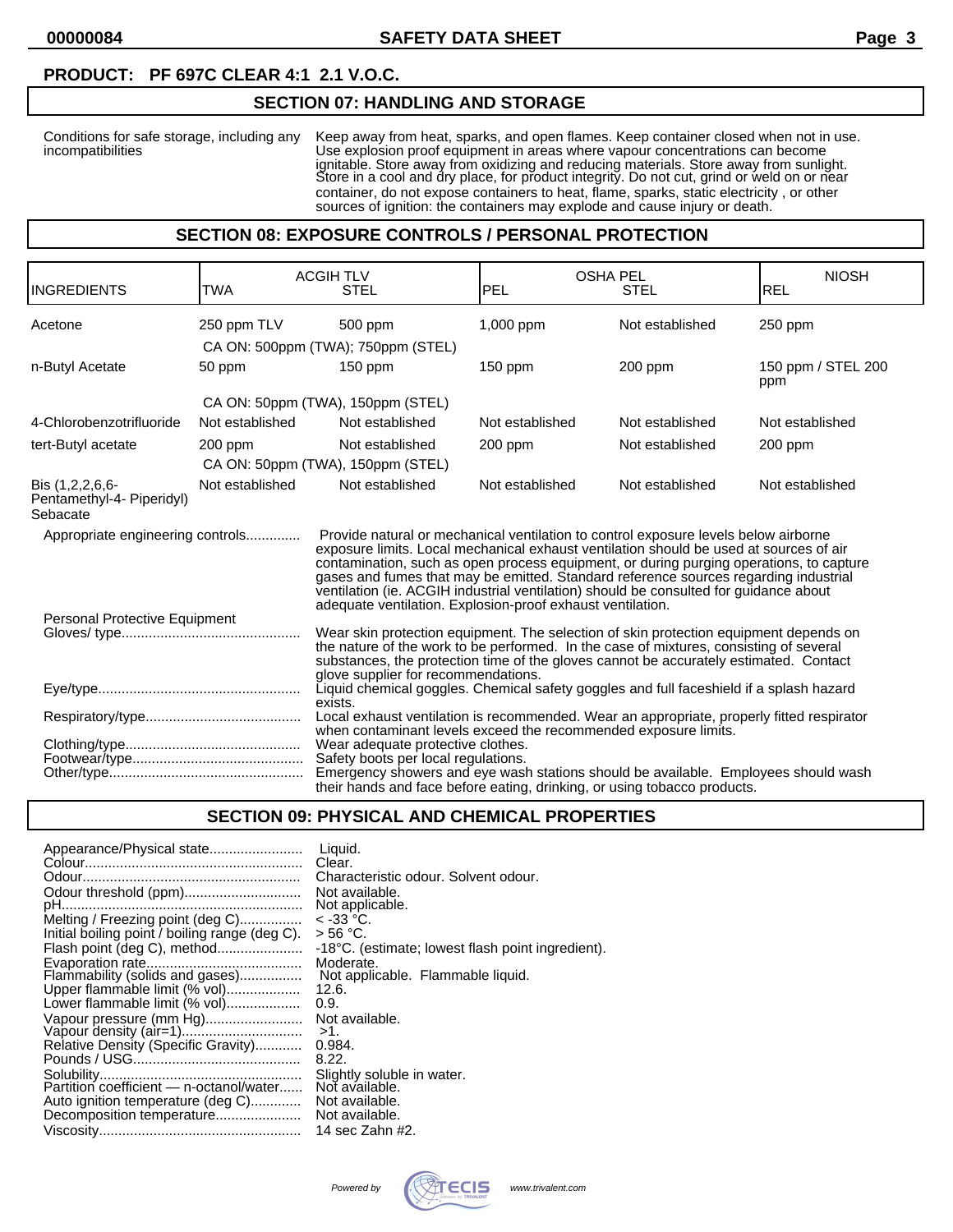**00000084 SAFETY DATA SHEET Page 4**

# **PRODUCT: PF 697C CLEAR 4:1 2.1 V.O.C.**

# **SECTION 09: PHYSICAL AND CHEMICAL PROPERTIES**

|                                      | Mixed VOC's when mixed with Activators as per label instructions:. Fast: 2.08 lbs/USG                           |  |  |
|--------------------------------------|-----------------------------------------------------------------------------------------------------------------|--|--|
|                                      | $(249.2 \text{ g/L})$ . Medium; 2.08 lbs/USG $(249.2 \text{ g/L})$ . Slow; 2.08 lbs/USG $(249.2 \text{ g/L})$ . |  |  |
| CECTION 40. CTADILITY AND DEACTIVITY |                                                                                                                 |  |  |

#### **SECTION 10: STABILITY AND REACTIVITY**

|                                                                     | Avoid heat, sparks and flames. Explosive reactions can occur in the presence of strong                                                                                                                                             |
|---------------------------------------------------------------------|------------------------------------------------------------------------------------------------------------------------------------------------------------------------------------------------------------------------------------|
| Possibility of hazardous reactions<br>discharge, shock or vibration | oxidizing agents.<br>Stable at normal temperatures and pressures.<br>Will not occur under normal temperature and pressure.<br>Conditions to avoid, including static  Avoid heat, spark, open flames. Electrostatic charge.         |
|                                                                     | Strong oxidizing agents, acids, bases. Reducing agents. Aldehydes. Ammonia. Peroxides.<br>Chlorine compounds. Acetone may ignite or react violently with strong oxidizing agents,                                                  |
|                                                                     | such as chromic acid, chromium trioxide, chromyl chloride, hot nitric acid, potassium<br>permanganate (in an alkaline medium), or peroxides.                                                                                       |
| Hazardous decomposition products                                    | No hazardous decomposition products when stored and handled correctly. Hazardous<br>decomposition products depend on temperature, air supply, and the presence of other<br>materials. See hazardous combustion products section 5. |

## **SECTION 11: TOXICOLOGICAL INFORMATION**

| INGREDIENTS                                                                     |                                                                                                                                                                                                                                                                                              | <b>LC50</b>                         |            | LD50                                                       |
|---------------------------------------------------------------------------------|----------------------------------------------------------------------------------------------------------------------------------------------------------------------------------------------------------------------------------------------------------------------------------------------|-------------------------------------|------------|------------------------------------------------------------|
| Acetone                                                                         |                                                                                                                                                                                                                                                                                              | 50,100 mg/m3 8 hours, rat           |            | 5,800 mg/kg (rat oral)                                     |
| n-Butyl Acetate                                                                 |                                                                                                                                                                                                                                                                                              | >33 mg/L vapour,<br>(rat) dust/mist | $5.2$ mg/L | 10760 mg/kg (rat, oral)<br>14112 mg/kg (rabbit, dermal)    |
| 4-Chlorobenzotrifluoride                                                        |                                                                                                                                                                                                                                                                                              | 4479 ppm                            |            | $>6,800$ mg/kg (rat oral);<br>>2,700 mg/kg (rabbit dermal) |
| tert-Butyl acetate                                                              |                                                                                                                                                                                                                                                                                              | >2,230 mg/m3 4 hours rat            |            | 4,100 mg/kg (rat, oral);<br>>2,000 mg/kg (rabbit, dermal)  |
| Bis (1,2,2,6,6- Pentamethyl-4- Piperidyl) Sebacate                              |                                                                                                                                                                                                                                                                                              | Not Available                       |            | 2369-3920 mg/kg (oral rat),<br>>2000 mg/kg (dermal rabbit) |
| Symptoms related to the physical, chemical<br>and toxicological characteristics | Eye contact. Skin contact. Inhalation.                                                                                                                                                                                                                                                       |                                     |            |                                                            |
| Effects of acute exposure                                                       | The aromatic hydrocarbon solvents in this product can be irritating to the eyes, nose and<br>throat. In high concentration, they may cause central nervous system depression and<br>narcosis characterized by nausea, lightheadedness and dizziness from overexposure by<br>inhalation.      |                                     |            |                                                            |
|                                                                                 | Can cause moderate irritation, defatting and dermatitis.<br>Chronic skin exposure to solvents may cause effects similar to those identified under<br>chronic inhalation.                                                                                                                     |                                     |            |                                                            |
|                                                                                 | Causes eye irritation. Can cause redness, irritation, tissue destruction.<br>Aspiration of material into lungs can cause chemical pneumonitis which can be fatal. May<br>be harmful or fatal if swallowed.                                                                                   |                                     |            |                                                            |
|                                                                                 | Solvent vapours may be irritating to the eyes, nose and throat, resulting in redness, burning<br>and itching of eyes, dryness of the throat and tightness in the chest. Breathing of high                                                                                                    |                                     |            |                                                            |
| Effects of chronic exposure                                                     | vapour concentrations may cause anesthetic effects and serious health effects.<br>Breathing high concentrations of vapour may cause anesthetic effects and serious health<br>effects. Intentional misuse by deliberately concentrating and inhaling this product may be<br>harmful or fatal. |                                     |            |                                                            |
|                                                                                 | Excessive inhalation of vapours can cause respiratory irritation, dizziness, headache,                                                                                                                                                                                                       |                                     |            |                                                            |
| Carcinogenicity of material                                                     | nausea and asphyxiation.<br>No component of this product present at levels greater than or equal to 0.1% is identified<br>as probable, possible or confirmed human carcinogen by IARC or ACGIH.                                                                                              |                                     |            |                                                            |
| Sensitizing capability of material<br>Specific Target Organ Toxicity            | No component of this product present at levels greater than or equal to 0.1%.<br>May cause sensitization by skin contact.<br>May cause drowsiness or dizziness. May cause respiratory irritation.                                                                                            |                                     |            |                                                            |

# **SECTION 12: ECOLOGICAL INFORMATION**

Other adverse effects................................ Do not allow to enter waters, waste water or soil.